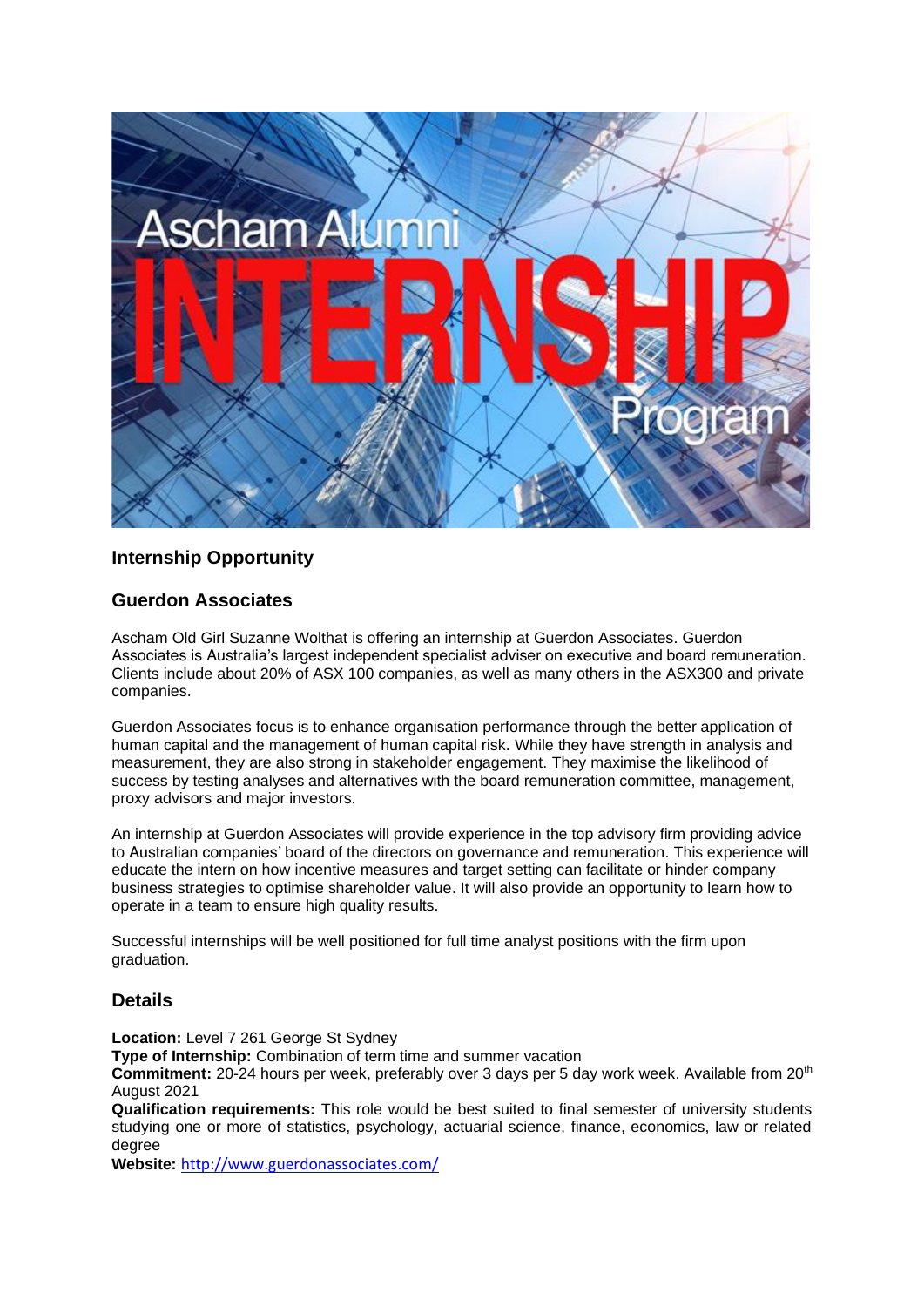# **Responsibilities**

The intern's main responsibilities will be focused on researching and analysing public company executive remuneration disclosures to create a consistent data record of the current executive pay in Australia's largest organisations. Other responsibilities include:

- Researching company and executive information in Australia and internationally using company disclosures, Bloomberg, Morningstar and other sources
- Analysing executive remuneration, including equity awards and performance requirements
- Analysing company financial data
- Assisting with maintaining our remuneration database
- Fielding phone calls
- Undertaking ad hoc research and preparing articles

Successful interns will be invited to join Guerdon Associates full time as an Analyst in 2022. The extra responsibilities will be as follows:

- Preparing draft client reports
- Financial and remuneration modelling based on historical company performance.
- Preparing data and graphics to incorporate in client disclosures
- Preparing equity valuations using Black Scholes Merton, Monte Carlo simulations and binomial/lattice techniques
- Considering incentive design from a behavioural finance, motivational psychology, and economics perspective

## **Skills and Attributes**

The intern should have:

- Excellent analytical skills
- Excellent research skills
- A high standard of written and verbal English
- Sound report writing skills
- Proficient in Word and Excel
- MATLAB experience is not essential, but is preferred
- Strong communication skills verbal and written
- Critical thinking
- Ability to work in a team
- Intellectual curiosity
- Strong attention to detail

## **Application process**

Please prepare a resume as well as a covering letter stipulating your interest in the above internship and your suitability for this role.

Submit your application in a Word or PDF format, and attach your academic transcript, to Skye Barry, Ascham Community Relations Manager, via email at [community@ascham.nsw.edu.au](mailto:community@ascham.nsw.edu.au)

The resume should include:

- Any relevant work experience
- A minimum of two references (employment references are preferred but not essential)
- Contact details
- Availability for the role in 2021/2022

Shortlisted candidates will be contacted by the host company.